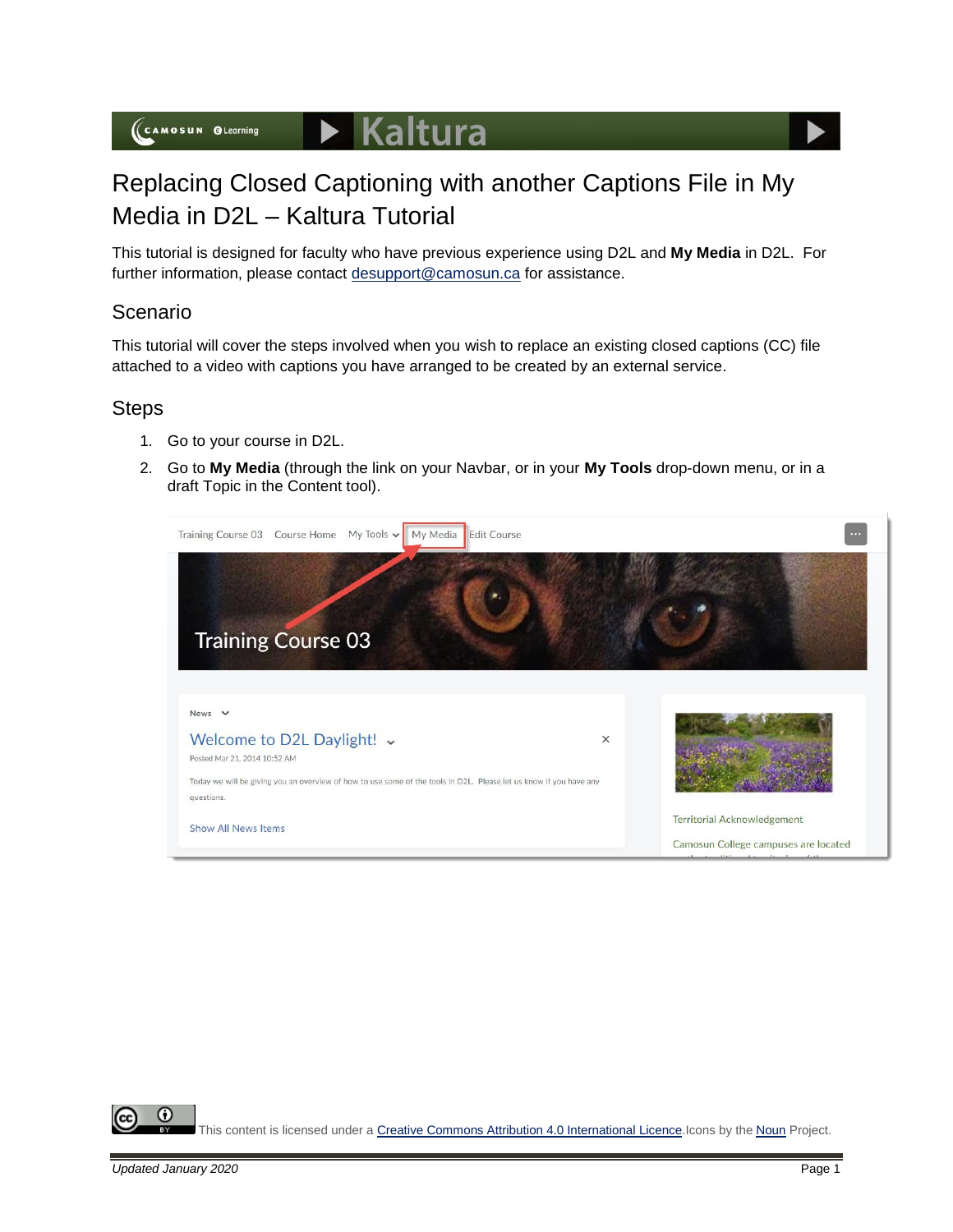3. Click the title of the video you want to edit the auto CC for.

| My Media                                     |                                               |                                            |
|----------------------------------------------|-----------------------------------------------|--------------------------------------------|
| $Q \mid$<br>Search My Media                  |                                               |                                            |
| Sort by Most Recent v<br>View All Statuses v | View All Media v                              | $\odot$ Add New $\sim$<br>ACTIONS ~<br>$=$ |
| $\Box$<br>$\Box$                             | media-elements-defined                        | $\mathcal{S}^{\pm}$ iii                    |
| <b>Media Elements</b><br><b>Defined</b>      |                                               |                                            |
| Private                                      | caption complete<br>$\circ$<br>37 Minutes ago |                                            |
| $\Box$<br>F                                  | ListeningAssignment1                          | $\mathcal{E}$ iii                          |
|                                              | Published                                     |                                            |

4. Click the **Actions** drop-down and select **Edit**.

| $\blacktriangleleft$<br>$0:00$ / 12:04                   | G                                                  |
|----------------------------------------------------------|----------------------------------------------------|
| media-elements-defined<br>From Emily Schudel An hour ago | $\circ$                                            |
| $\triangleleft$ Share<br><b>Details</b><br>Q             | $\leftarrow$ Back<br>ACTIONS Y                     |
| No description provided                                  | $\triangle$ Edit<br>+ Publish                      |
| caption complete                                         | <b>III</b> Analytics                               |
|                                                          | $\blacklozenge$ Captions Requests<br>Launch Editor |
| Comments                                                 | <b>O</b> Delete                                    |
| Add a Comment                                            |                                                    |

 $\frac{1}{\sqrt{2}}$  $\odot$ This content is licensed under [a Creative Commons Attribution 4.0 International Licence.I](https://creativecommons.org/licenses/by/4.0/)cons by the [Noun](https://creativecommons.org/website-icons/) Project.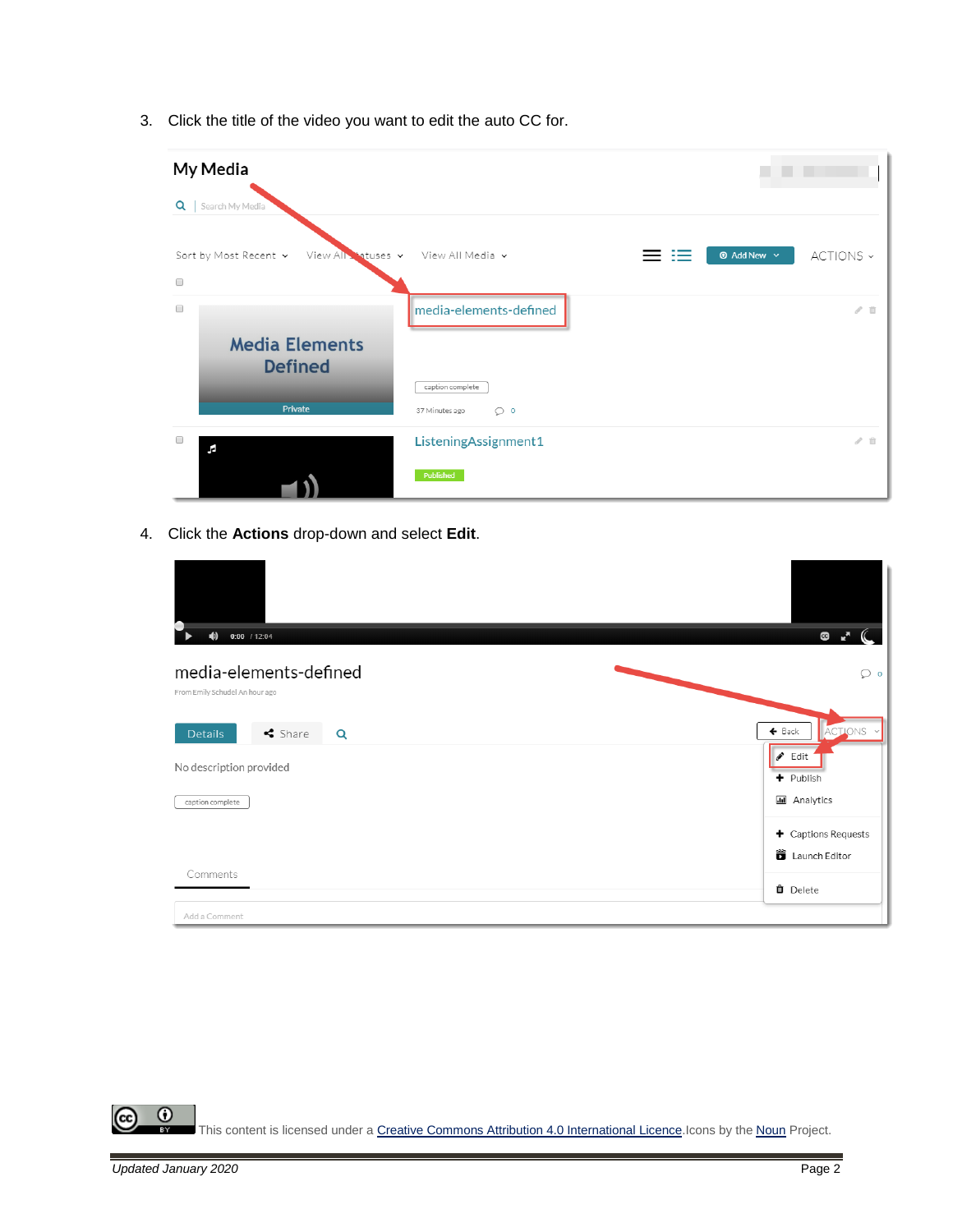#### 5. Click the **Captions** tab.

| $\blacktriangleleft$<br>$0:00$ / 12:04<br>Details<br>Options | <b>Media Elements</b><br><b>Def</b><br>Thumbnails | Downloads | Captions  | Attachments | $\bullet$<br>r.<br>Timeline | Launch Editor | Replace Media            |
|--------------------------------------------------------------|---------------------------------------------------|-----------|-----------|-------------|-----------------------------|---------------|--------------------------|
| Name:<br>(Required)                                          | media-elements-defined                            |           |           |             |                             |               |                          |
| Description:                                                 | Black v<br>Bold                                   | Italic    | Underline | 這<br>這      | 彊<br>彊                      | ዔ             | $\overline{\phantom{a}}$ |

6. Click **Upload captions file**.

| D<br>0:00 / 2:49<br>飞<br>$\blacklozenge$ |            |           |          |             | $\begin{array}{c} \circ \\ \circ \\ \circ \end{array}$ | Launch Editor |              |                        |              |                      |
|------------------------------------------|------------|-----------|----------|-------------|--------------------------------------------------------|---------------|--------------|------------------------|--------------|----------------------|
| Details<br>Options<br>Collaboration      | Thumbnails | Downloads | Captions | Attachments | Timeline                                               | Replace Video |              |                        |              | Upload captions file |
| Language                                 | Label      |           |          | File type   |                                                        |               | Actions      |                        |              |                      |
| English                                  | English    |           |          | SRT         |                                                        |               | $\checkmark$ | $-20$<br>$\mathcal{J}$ | $\sim$ $\pm$ |                      |
|                                          |            |           |          |             |                                                        |               |              |                        |              |                      |

 $\frac{0}{x}$ This content is licensed under [a Creative Commons Attribution 4.0 International Licence.I](https://creativecommons.org/licenses/by/4.0/)cons by the [Noun](https://creativecommons.org/website-icons/) Project.

 $\odot$